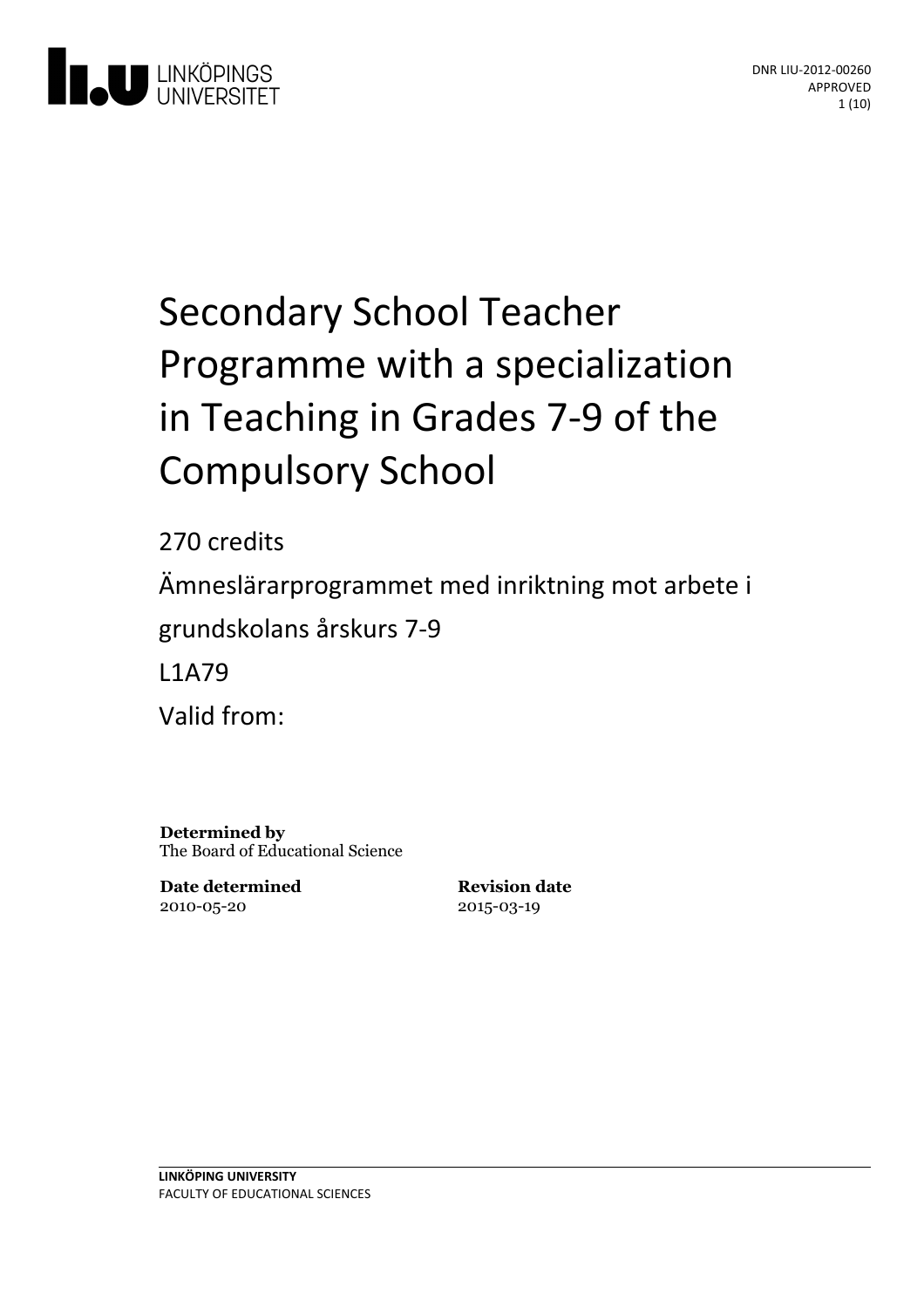# Introduction

Complete programme syllabus can be found here: https://liu.se/artikel/uv-utbildningsplaner

# Entry requirements

- Secondary School Teacher Programme Grades 7-9 of the Compulsory School, Subject Mathematics, 270 hp
- Secondary School Teacher Programme Grades 7-9 of the Compulsory School, Subject Biology, 270 hp
- Secondary School Teacher Programme Grades 7-9 of the Compulsory School, Subject Social Studies, 270 hp
- Secondary School Teacher Programme Grades 7-9 of the Compulsory School, Subject History, 270 hp -

# Degree in Swedish

Ämneslärarexamen med inriktning mot arbete i grundskolans årskurs 7-9

# Degree in English

Degree of Master of Arts in Secondary Education Degree of Master of Science in Secondary Education

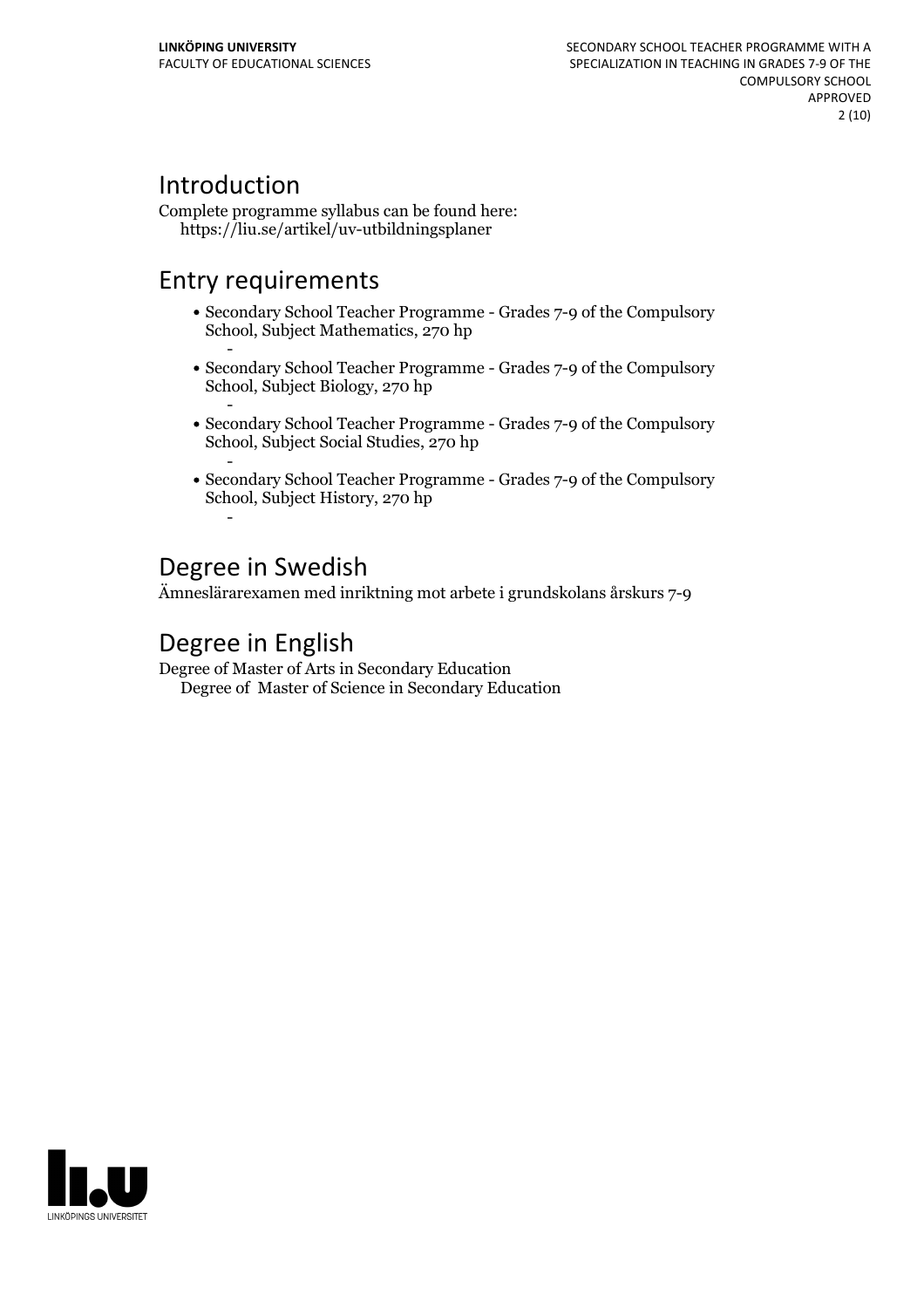# **Curriculum**

### **Semester 1 (Autumn 2016)**

#### **Course code Course name Credits Level Weeks ECV** 974G01 Educational Sciences 1, Didactics 5 G1X 974G03 Educational Sciences 3, Educational Assessment 7.5 G1X C 974G04 Equivalentle Services 4,<br>Societal role and values Educational Sciences 4, History of Education, 7.5 G1X C 974G06 Educational Sciences 2, Development and Learning 8.5 G1X C 974GV6 Educational Scienes, Teaching Practise 1.5 G1X

*Specialisation: Subjcet: History*

# **Semester 2 (Spring 2017)**

| Course<br>code     | Course name         | <b>Credits</b> | Level            | <b>Weeks</b>       | ECV |
|--------------------|---------------------|----------------|------------------|--------------------|-----|
| 92HI17             | History (1-15)      | 15             | G <sub>1</sub> X |                    |     |
| 92HI27             | History (16-30)     | 15             | G <sub>1</sub> X |                    |     |
| 91HI17             | History $(1-15$ cr) | 15             | G <sub>1</sub> X | v201704-<br>201713 | C   |
| 91H <sub>127</sub> | History (16-30 cr)  | 15             | G <sub>1</sub> X | v201714-<br>201723 | C   |

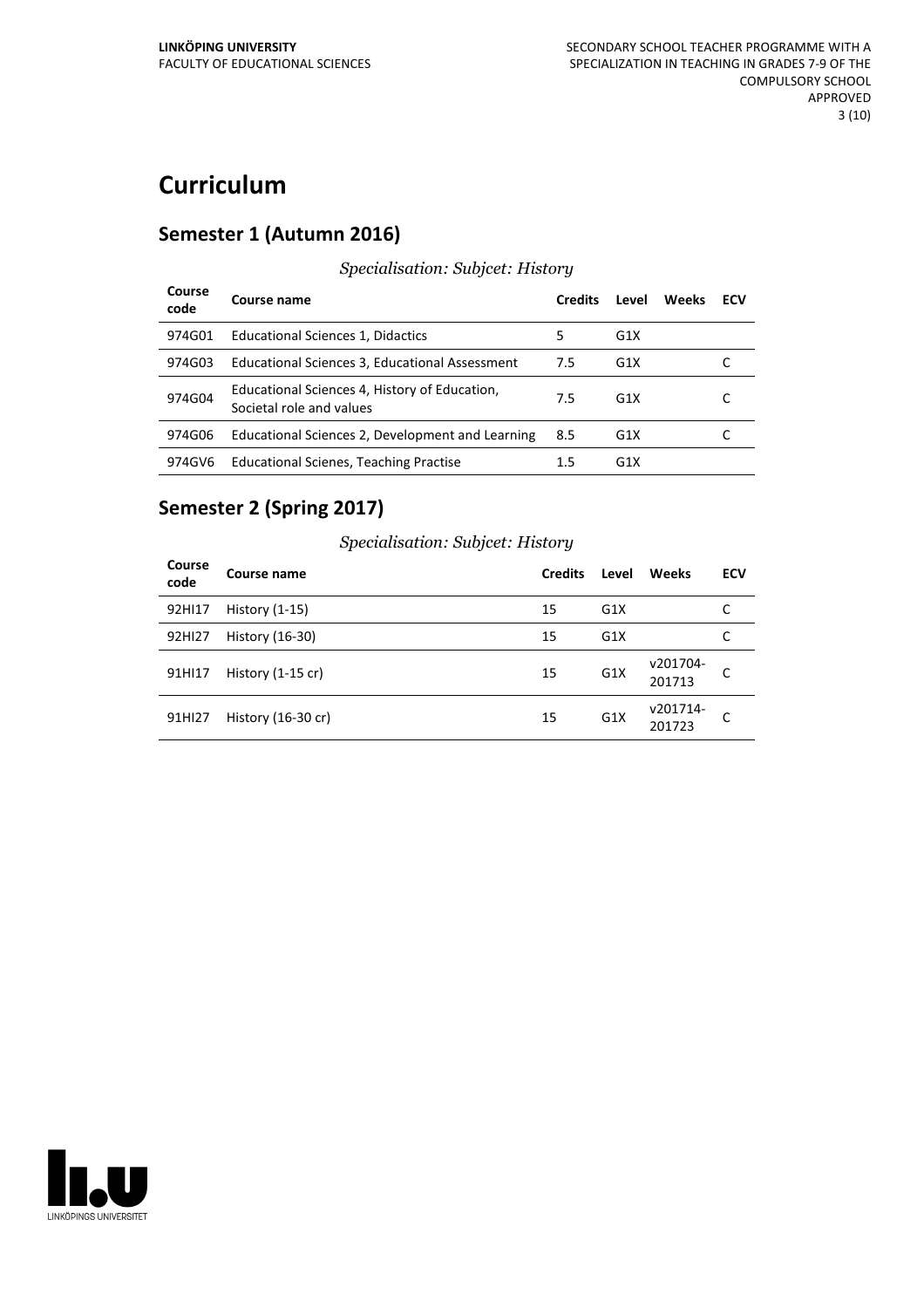# **Semester 3 (Autumn 2017)**

| Course<br>code | Course name                                            | <b>Credits</b> | Level | <b>Weeks</b>       | <b>ECV</b> |
|----------------|--------------------------------------------------------|----------------|-------|--------------------|------------|
| 9GMA01         | Mathematics: Algebra                                   | 6              | G1X   |                    | E          |
| 9GMA09         | Mathematics: Geometry ()                               | 5              | G1X   | v201734-<br>201737 | E          |
| 92HI37         | History (31-37,5)                                      | 7.5            | G1X   | v201734-<br>201738 | E          |
| 92RE17         | Religious Education (1-15)                             | 15             | G1X   | v201734-<br>201743 | E          |
| 92GE07         | Geography (1-30)                                       | 30             | G1X   | v201734-<br>201803 | E          |
| 92MAD1         | Mathematics Education 1 (12 16,5), 5,5 ECTS<br>Credits | 5.5            | G1X   | v201738-<br>201751 | E          |
| 92HIV9         | Teching Practise (38-45 hp)                            | 7.5            | G1X   | v201739-<br>201743 | E          |
| 92MAV1         | Mathematics: Teaching practice (17-18)                 | 1.5            | G1X   | v201741-<br>201741 | E          |
| 9GMA02         | Mathematics: One variable calculus 1                   | 6              | G1X   | v201744-<br>201751 | E          |
| 9GMA03         | Mathematics: Linear algebra                            | 6              | G1X   | v201744-<br>201751 | E          |
| 92HI47         | History (46-60)                                        | 15             | G1X   | v201744-<br>201803 | E          |
| 92RE27         | Religious Education (16-30)                            | 15             | G1X   | v201744-<br>201803 | E          |

#### *Specialisation: Subjcet: History*

### **Semester 4 (Spring 2018)**

| Course<br>code | Course name                                 | <b>Credits</b> | Level            | Weeks              | <b>ECV</b> |
|----------------|---------------------------------------------|----------------|------------------|--------------------|------------|
| 92E1V7         | English: Teaching Practise (28-30)          | 2.5            | G1X              |                    |            |
| 92GEV9         | Geography: Teaching Practice (52.5 - 60 cr) | 7.5            | G <sub>1</sub> X |                    | F          |
| 9GMA04         | Mathematics, Calculus in One Variable 2     | 6              | G <sub>1</sub> X | v201803-<br>201810 | Е          |
| 9GMA05         | <b>Mathematics: Statistics</b>              | 5              | G <sub>1</sub> X | v201803-<br>201810 | F          |

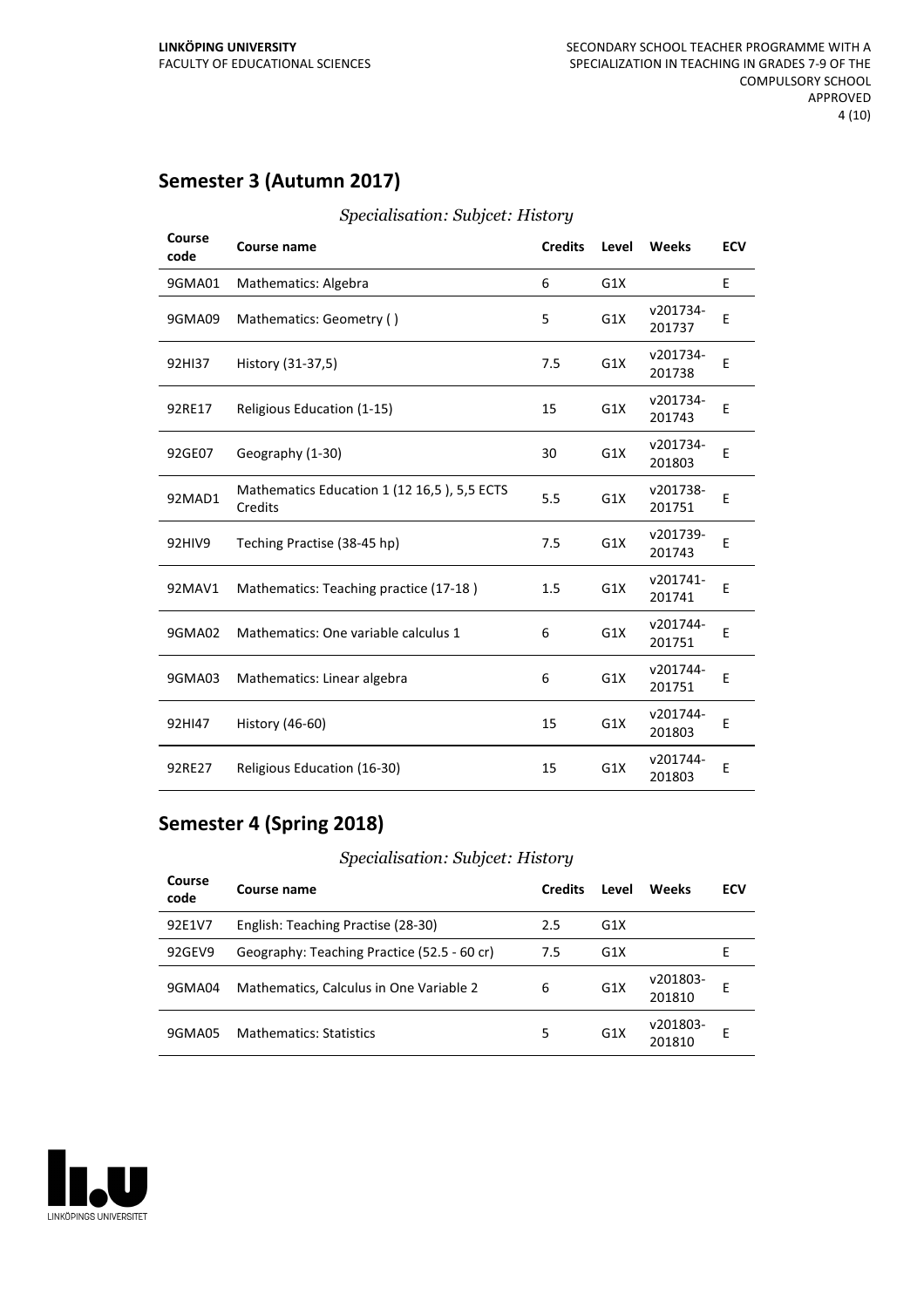#### **LINKÖPING UNIVERSITY** FACULTY OF EDUCATIONAL SCIENCES

| Course<br>code | Course name                                            | <b>Credits</b> | Level            | Weeks              | ECV |
|----------------|--------------------------------------------------------|----------------|------------------|--------------------|-----|
| 92MAD9         | Mathematics: Education 2 (42-49 cr)                    | 6              | G1X              | v201803-<br>201822 | E   |
| 92RE37         | Religious Education (31-37,5 cr)                       | 7.5            | G1X              | v201804-<br>201809 | Ε   |
| 92TM17         | Wood and Metal Craft (1-15 cr)                         | 15             | G1X              | v201804-<br>201813 | E   |
| 92TX17         | Textile Craft (1-15 cr)                                | 15             | G1X              | v201804-<br>201813 | E   |
| 92EN17         | English (1-27,5 cr)                                    | 27.5           | G1X              | v201804-<br>201823 |     |
| 92GE37         | Geography (31-52,5 cr)                                 | 22.5           | G1X              | v201804-<br>201823 | E   |
| 92SH01         | Social Science: Didactics                              | 9              | G <sub>2</sub> X | v201804-<br>201823 | Ε   |
| 92SV13         | Swedish (1-30 cr)                                      | 30             | G1X              | v201804-<br>201823 | Ε   |
| 92SV19         | Swedish (1-30 cr)                                      | 30             | G1X              | v201804-<br>201823 | E   |
| 9GSH01         | Social science: Political theory                       | 6              | G1X              | v201805-<br>201808 | E   |
| 92REV9         | Religious Education: Teaching Practice (37,5-45<br>cr) | 7.5            | G1X              | v201809-<br>201813 | E   |
| 9GSH02         | Social Science: Sociology 1                            | 7.5            | G1X              | v201809-<br>201813 |     |
| 92MAV9         | <b>Mathematics: Teaching Practice</b>                  | 6              | G1X              | v201812-<br>201817 | E   |
| 9GMA07         | <b>Mathematics: History of Mathematics</b>             | 3              | G1X              | v201812-<br>201823 | E   |
| 9GSH03         | Social Science: Economics                              | 7.5            | G1X              | v201814-<br>201818 |     |
| 9GMA06         | Mathematics: Calculus in Several Variables             | 4              | G1X              | v201814-<br>201821 | E   |
| 92RE47         | Religious Education (41-60 cr)                         | 15             | G1X              | v201814-<br>201823 |     |
| 92TM27         | Wood and Metal Craft (16-30 cr)                        | 15             | G1X              | v201814-<br>201823 | Ε   |
| 92TX27         | Textile Craft (16-30 cr)                               | 15             | G1X              | v201814-<br>201823 | Ε   |

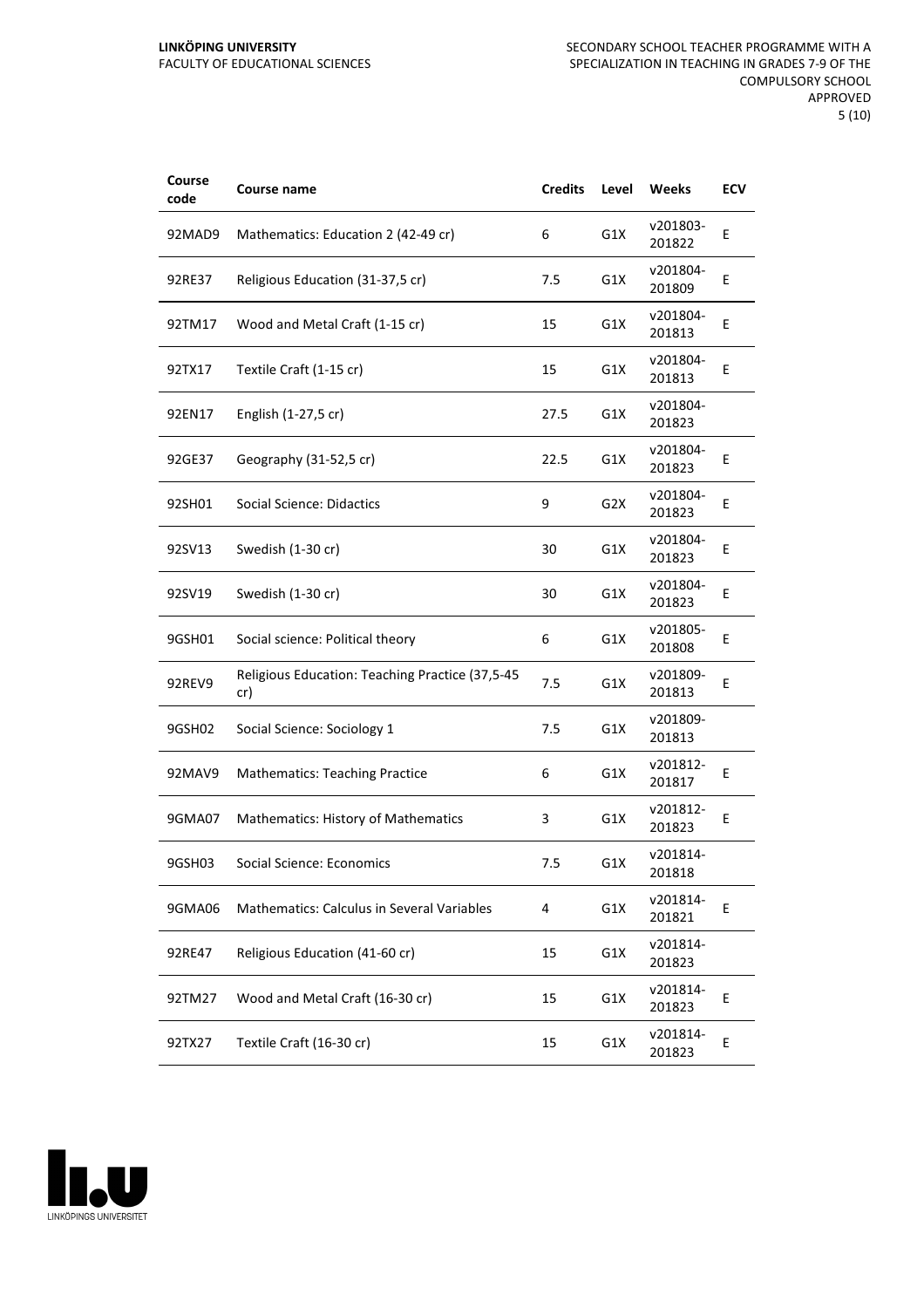# **Semester 5 (Autumn 2018)**

| Course<br>code | Course name                                              | <b>Credits</b> | Level            | Weeks              | <b>ECV</b> |
|----------------|----------------------------------------------------------|----------------|------------------|--------------------|------------|
| 93TM37         | Wood and Metal Craft (38,5-45 cr)                        | 7.5            | G1X              |                    | E          |
| 93TM47         | Wood and Metal Craft (46-60 cr)                          | 15             | G1X              |                    | E          |
| 93TMV9         | Wood and Metal Craft: Teaching Practice (31-<br>37.5 cr) | 7.5            | G1X              |                    | Е          |
| 93TX37         | Textil Craft (38,5-45 cr)                                | 7.5            | G1X              |                    | E          |
| 93TX47         | Textile Craft (46-60 cr)                                 | 15             | G1X              |                    | E          |
| 93TXV9         | Textile Craft: Teaching Practise (31-37,5 cr)            | 7.5            | G1X              |                    | E          |
| 93HI33         | History (31-52,5 Cr)                                     | 22.5           | G1X              | v201834-<br>201903 | Е          |
| 93SH33         | Social Science (31-52,5 cr)                              | 22.5           | G <sub>2</sub> X | v201834-<br>201903 | Ε          |
| 93SV33         | Swedish (31-52,5 ECTS)                                   | 22.5           | G <sub>2</sub> X | v201834-<br>201903 | E          |
| 93SV37         | Swedish (31-52,5 cr)                                     | 22.5           | G <sub>2</sub> X | v201834-<br>201903 |            |
| 93EN31         | English (31-55 cr)                                       | 25             | G <sub>2</sub> X | v201835-<br>201903 | E          |
| 93EN37         | English (31-55 cr)                                       | 25             | G1X              | v201835-<br>201903 |            |
| 93ENV8         | English: Teaching Practice (56-58 cr)                    | 3              | G <sub>2</sub> X | v201839-<br>201840 | E          |
| 93ENV9         | English: Teaching Practice (59-60 cr)                    | $\overline{2}$ | G <sub>2</sub> X | v201839-<br>201840 | E          |
| 93HIV9         | History: Teaching Practice (53-60 cr)                    | 7.5            | G <sub>2</sub> X | v201839-<br>201843 | E          |
| 93SVV9         | Swedish: Teaching Practice (53-60 cr)                    | 7.5            | G <sub>2</sub> X | v201843-<br>201848 | E          |
| 93SHV9         | Social Science, Teaching Practice, (53-60 cr)            | 7.5            | G1X              | v201845-<br>201849 | E          |

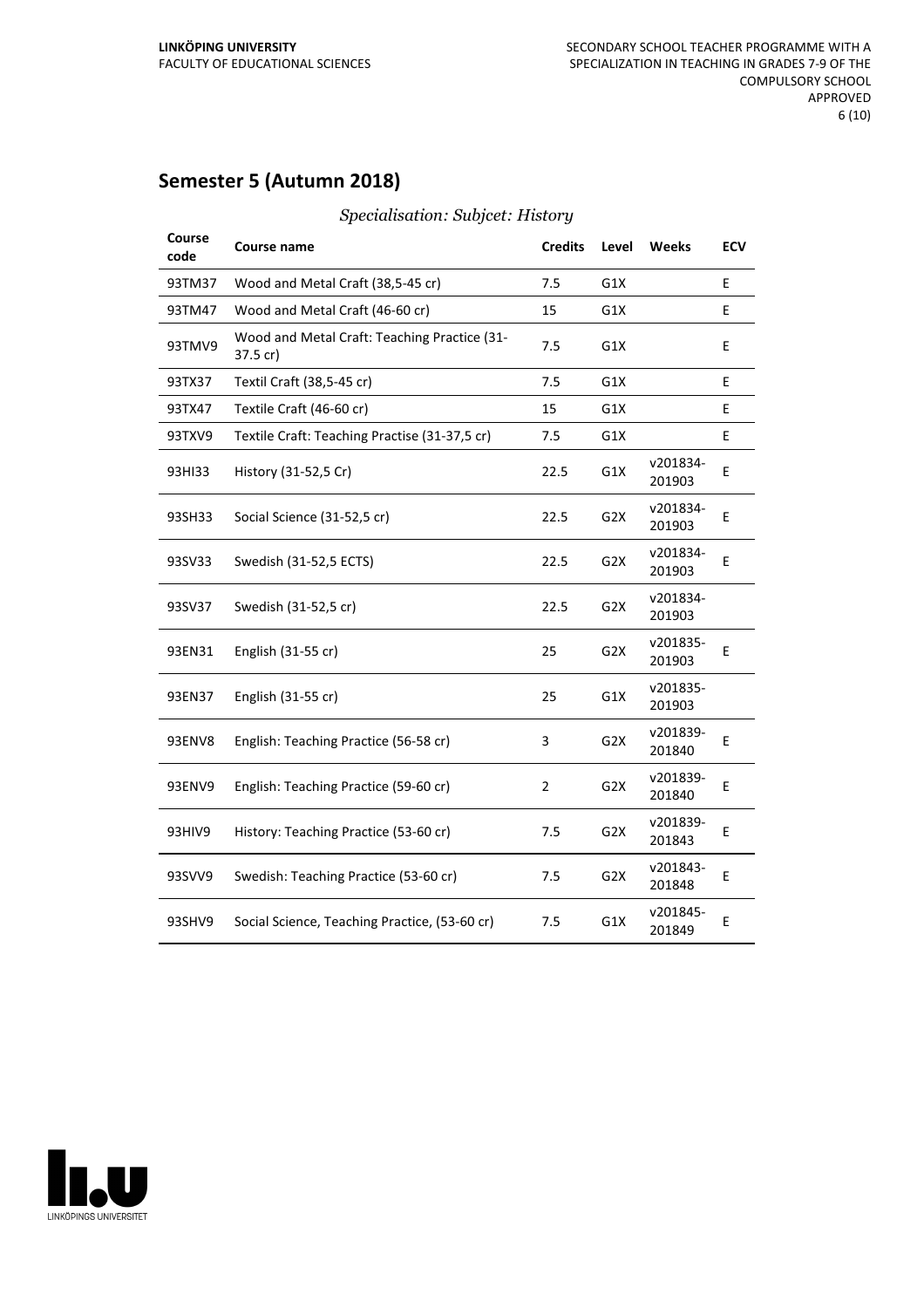# **Semester 6 (Spring 2019)**

| Course<br>code | Course name                                                          | <b>Credits</b> | Level            | <b>Weeks</b>       | <b>ECV</b> |
|----------------|----------------------------------------------------------------------|----------------|------------------|--------------------|------------|
| 93UK51         | Educational Sciences 5, Social Relations and<br>Teachers' Leadership | 7.5            | G <sub>2</sub> X | v201904-<br>201908 | E          |
| 9ATM59         | Wood and Metal Craft Studies (61-75 Credits)                         | 15             | G <sub>2</sub> X | v201904-<br>201923 | E          |
| <b>9ATX59</b>  | Textile Craft Studies (61-75 Credits)                                | 15             | G <sub>2</sub> X | v201904-<br>201923 | E          |
| 93UK61         | Educational Sciences 6, Special Needs Education                      | 7.5            | G <sub>2</sub> X | v201909-<br>201913 | E          |
| 93XEN1         | Thesis, English                                                      | 15             | G <sub>2E</sub>  | v201914-<br>201923 | E          |
| 93XGE1         | Thesis, Geography                                                    | 15             | G <sub>2E</sub>  | v201914-<br>201923 | E          |
| 93XHI1         | Thesis, History                                                      | 15             | G <sub>2E</sub>  | v201914-<br>201923 | E          |
| 93XMA1         | Thesis, Mathematics                                                  | 15             | G <sub>2E</sub>  | v201914-<br>201923 | E          |
| 93XRE1         | Thesis, Religious education                                          | 15             | G <sub>2E</sub>  | v201914-<br>201923 | E          |
| 93XSA1         | Thesis, Swedish as a second language                                 | 15             | G <sub>2E</sub>  | v201914-<br>201923 | E          |
| 93XSH1         | Thesis, Social Science                                               | 15             | G <sub>2E</sub>  | v201914-<br>201923 | E          |
| 93XSV1         | Thesis, Swedish                                                      | 15             | G <sub>2E</sub>  | v201914-<br>201923 | E          |
| 93XTM7         | Thesis, Wood and Metal Craft                                         | 15             | G <sub>2E</sub>  | v201914-<br>201923 | E          |
| 93XTX7         | Thesis, Textile Craft                                                | 15             | G <sub>2E</sub>  | v201914-<br>201923 | E          |
|                |                                                                      |                |                  |                    |            |

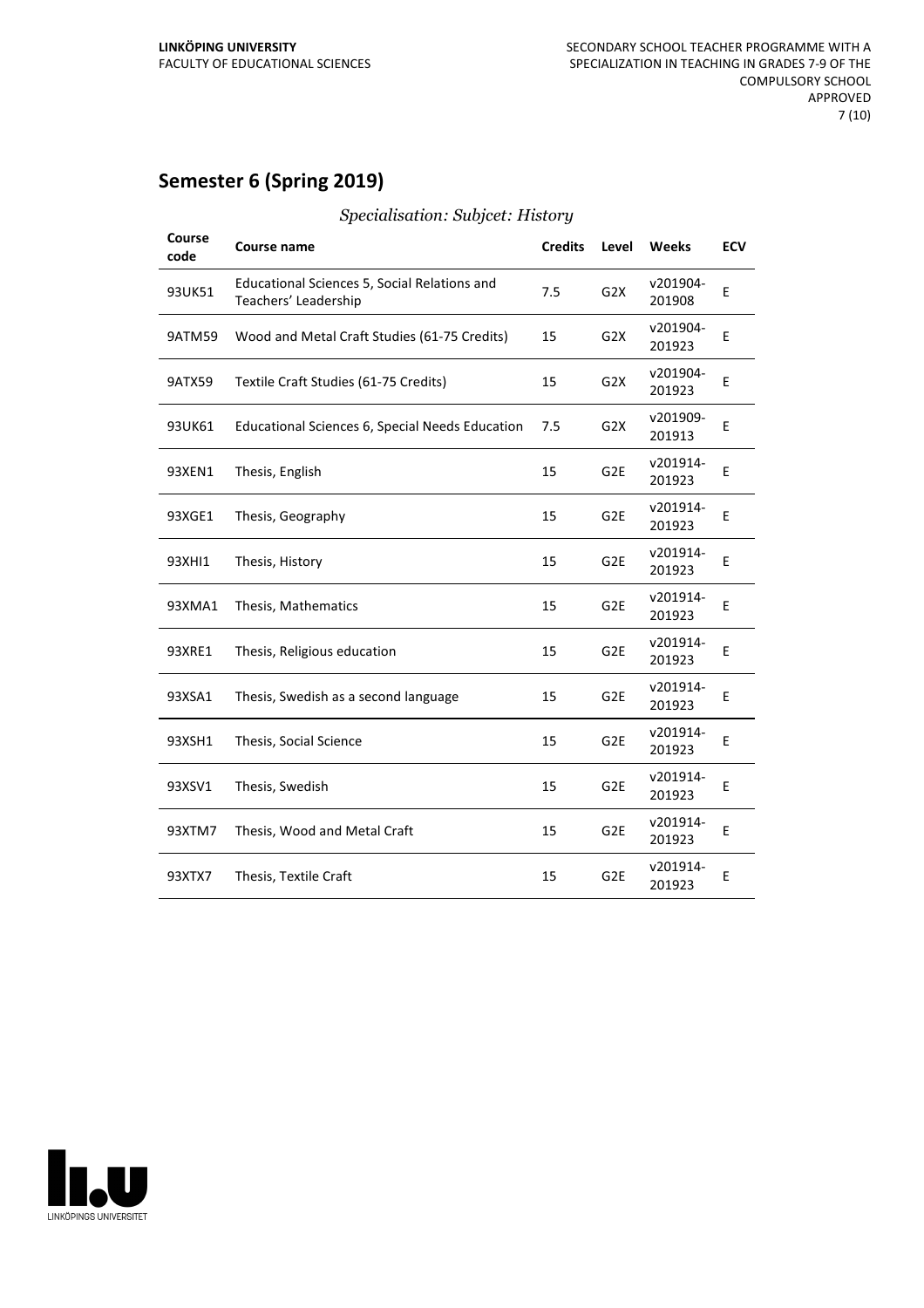# **Semester 7 (Autumn 2019)**

| Course<br>code | Course name                                  | <b>Credits</b> | Level            | <b>Weeks</b>       | <b>ECV</b> |
|----------------|----------------------------------------------|----------------|------------------|--------------------|------------|
| 93RE19         | Religious Studies (1-15 cr)                  | 15             | G <sub>2</sub> X | v201934-<br>201943 |            |
| 9AGE59         | Geography (61-75 Credits)                    | 15             | A1X              | v201934-<br>201943 | Ε          |
| <b>9AHI59</b>  | History (61-75 Credits)                      | 15             | A1X              | v201934-<br>201943 | E          |
| <b>9ARE59</b>  | Religious Studies (61-75 Credits)            | 15             | A1X              | v201934-<br>201943 | E          |
| 9ASA59         | Swedish as a second language (61-75 Credits) | 15             | A1X              | v201934-<br>201943 | Е          |
| 9ASH59         | Social science (61-75 Credits)               | 15             | A1X              | v201934-<br>201943 | Ε          |
| 9ASV59         | Swedish (61-75 Credits)                      | 15             | A1X              | v201934-<br>201943 | E          |
| <b>9AEN59</b>  | English (61-75 Credits)                      | 15             | A1X              | v201934-<br>201944 | E          |
| 9AMA59         | Mathematics (61-75 Credits)                  | 15             | A1X              | v201934-<br>201944 | E          |
| 93GE07         | Geography (1-30 cr)                          | 30             | G <sub>2</sub> X | v201934-<br>202003 |            |
| 93RE29         | Religious Studies (16-30 cr)                 | 15             | G <sub>2</sub> X | v201944-<br>202003 |            |

#### *Specialisation: Subjcet: History*

# **Semester 8 (Spring 2020)**

| Course<br>code | Course name                             | <b>Credits</b> | Level | Weeks              | <b>ECV</b> |
|----------------|-----------------------------------------|----------------|-------|--------------------|------------|
| 9ASA37         | Swedish as a Second language (31-45 cr) | 15             | A1X   | v202004-<br>202013 | E          |
| <b>9ATK37</b>  | Technology (31-45 cr)                   | 15             | A1X   | v202004-<br>202013 | E          |
| <b>9ARE39</b>  | Religious Studies (31-45 cr)            | 15             | A1X   | v202004-<br>202015 | E          |
| 9AGE39         | Geography (31-45 cr)                    | 15             | A1X   | v202004-<br>202018 | E          |

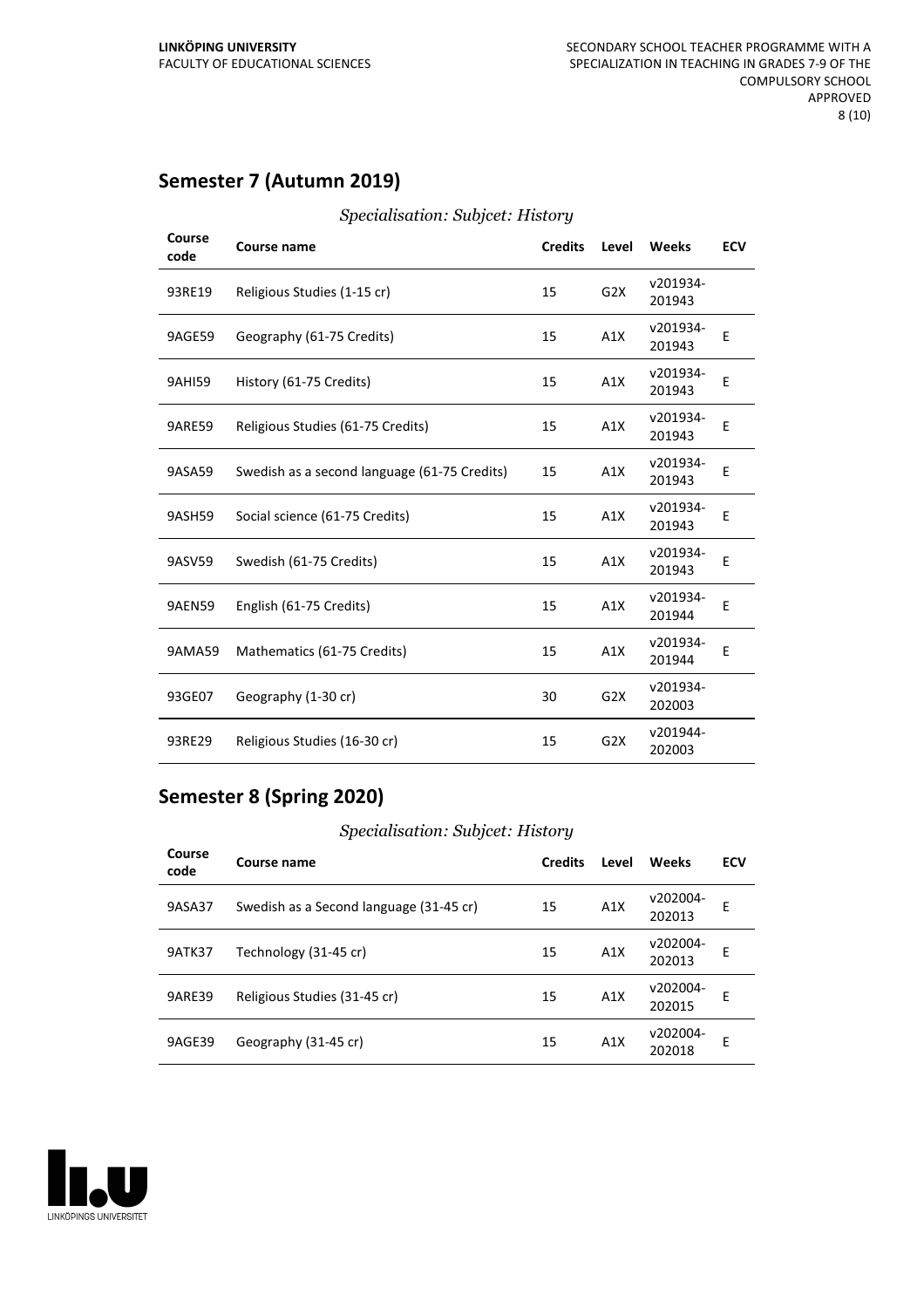| Course<br>code | Course name                                                          | <b>Credits</b> | Level | <b>Weeks</b>       | <b>ECV</b> |
|----------------|----------------------------------------------------------------------|----------------|-------|--------------------|------------|
| <b>9AKE37</b>  | Chemistry (31-45 cr)                                                 | 15             | A1X   | v202004-<br>202023 | E          |
| 9AXEN1         | Thesis in English                                                    | 15             | A1X   | v202004-<br>202023 | E          |
| 9AVFU8         | <b>Teaching Practice</b>                                             | 13.5           | A1X   | v202005-<br>202014 | C          |
| 9ATKV8         | Technology: Teaching Practice (46-52,5 Credits)                      | 7.5            | A1X   | v202009-<br>202011 | E          |
| 9AGEV8         | Geography: Teaching Practice (46-52,5 Cr)                            | 7.5            | A1X   | v202009-<br>202013 | E          |
| 9AXMA1         | Thesis in Mathematics                                                | 15             | A1X   | v202010-<br>202020 | E          |
| 9AKEV8         | Chemistry: Teaching Practice (46-52,5 Credits)                       | 7.5            | A1X   | v202013-<br>202018 | E          |
| 9AREV8         | Religious Studies: Teaching Practice (46-52,5 cr)                    | 7.5            | A1X   | v202013-<br>202018 | E          |
| 9ASAV8         | Swedish as a Second Language: Teaching<br>Practice (46-52,5 Credits) | 7.5            | A1X   | v202013-<br>202018 | E          |
| 9AXGE1         | Thesis in Geography                                                  | 15             | A1X   | v202014-<br>202023 | E          |
| 9AXHI1         | Thesis in History                                                    | 15             | A1X   | v202014-<br>202023 | E          |
| 9AXRE1         | Thesis in Religious Studies                                          | 15             | A1X   | v202014-<br>202023 | E          |
| 9AXSA1         | Thesis in Swedish as a Second Language                               | 15             | A1X   | v202014-<br>202023 | E          |
| 9AXSH1         | Thesis in Social Science                                             | 15             | A1X   | v202014-<br>202023 | Е          |
| 9AXSV1         | Thesis in Swedish                                                    | 15             | A1X   | v202014-<br>202023 | Е          |
| 9AUK81         | Educational Sciences 8, Theory of science and<br>research methods    | 7.5            | A1X   | v202019-<br>202023 | C          |